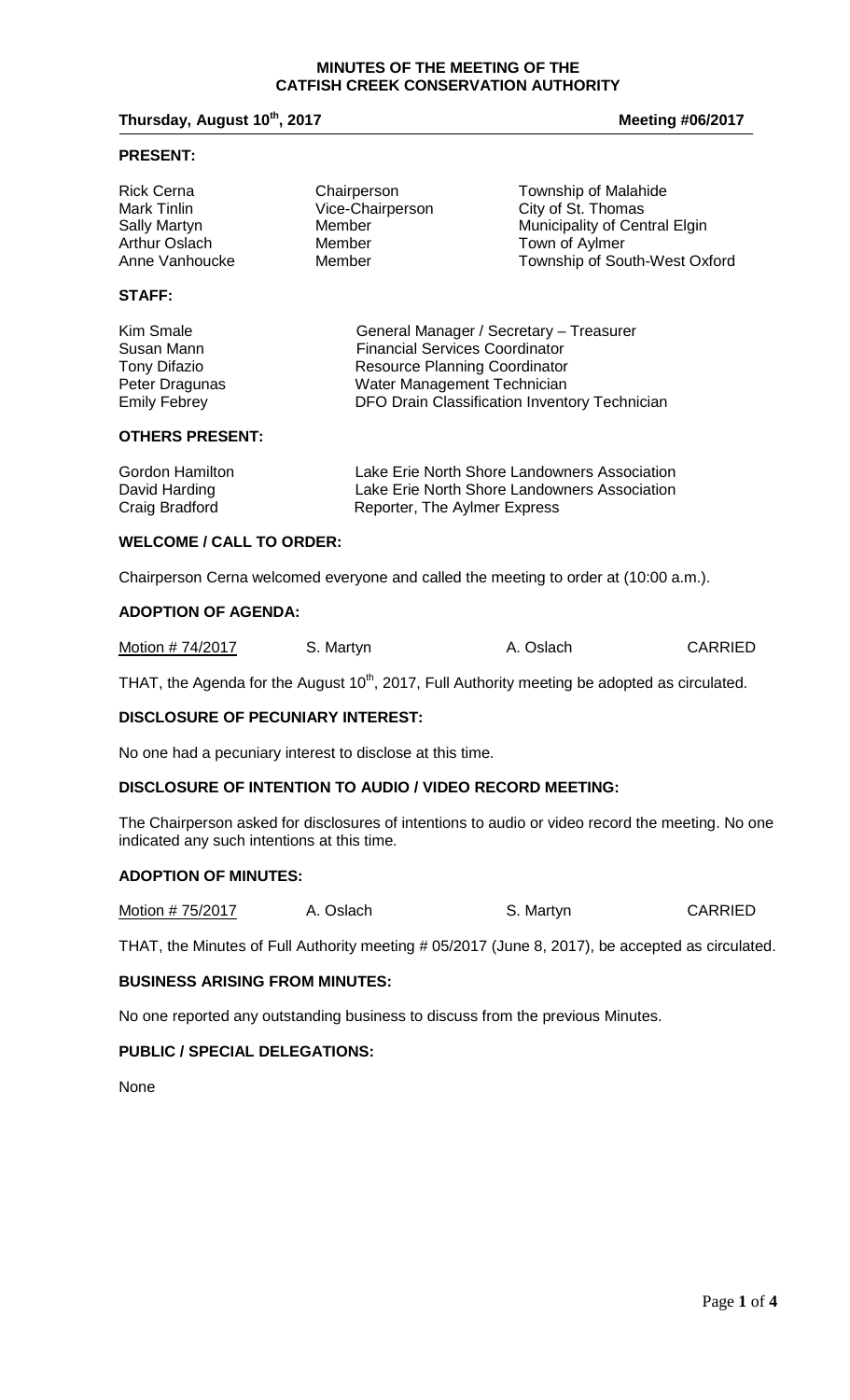# **REPORTS:**

Report FA 34/2017 – Monthly Staff Reports, was presented, discussed, and resolved.

The Resource Planning Coordinator introduced Emily Febrey who has been hired for the summer to undertake inventory work for the Department of Fisheries and Oceans Municipal Drain Classification Project.

| Motion #76/2017                                                                                      | S. Martyn                                                                                       | A. Oslach | <b>CARRIED</b> |
|------------------------------------------------------------------------------------------------------|-------------------------------------------------------------------------------------------------|-----------|----------------|
|                                                                                                      | THAT, Staff Reports for the months of June and July, 2017, be noted and filed.                  |           |                |
| and resolved.                                                                                        | Report FA 35/2017 - June Summary of Revenue and Expenditures, was presented, discussed,         |           |                |
| Motion # 77/2017                                                                                     | S. Martyn                                                                                       | A. Oslach | <b>CARRIED</b> |
| THAT, Report FA 35/2017, be noted and filed.                                                         |                                                                                                 |           |                |
|                                                                                                      | Report FA 36/2017– Accounts Paid, was presented, discussed, and resolved.                       |           |                |
| Motion # 78/2017                                                                                     | M. Tinlin                                                                                       | A. Oslach | <b>CARRIED</b> |
|                                                                                                      | That, Accounts Paid totaling \$66,466.36, be approved as presented in Report FA 36/2017.        |           |                |
| and resolved.                                                                                        | Report FA 37/2017 – July Summary of Revenue and Expenditures, was presented, discussed,         |           |                |
| Motion # 79/2017                                                                                     | M. Tinlin                                                                                       | A. Oslach | <b>CARRIED</b> |
| THAT, Report FA 37/2017, be noted and filed.                                                         |                                                                                                 |           |                |
|                                                                                                      | Report FA 38/2017 - Accounts Payable, was presented, discussed, and resolved.                   |           |                |
| Motion # 80/2017                                                                                     | A. Oslach                                                                                       | S. Martyn | <b>CARRIED</b> |
| FA 38/2017.                                                                                          | THAT, Accounts Payable totaling \$24,615.10, be approved for payment as presented in Report     |           |                |
| Report FA 39/2017 – Conservation Ontario Council Meeting, was presented, discussed, and<br>resolved. |                                                                                                 |           |                |
| Motion #81/2017                                                                                      | S. Martyn                                                                                       | A. Oslach | <b>CARRIED</b> |
| THAT, Report FA 39/2017, be noted and filed.                                                         |                                                                                                 |           |                |
| Report FA 40/2017 – Conservation Authorities Act Review, was presented, discussed, and<br>resolved.  |                                                                                                 |           |                |
| Motion # 82/2017                                                                                     | M. Tinlin                                                                                       | S. Martyn | <b>CARRIED</b> |
| THAT, Report FA 40/2017, be received as information at this time.                                    |                                                                                                 |           |                |
| Report FA 41/2017 – Biennial Tour, was presented, discussed, and resolved.                           |                                                                                                 |           |                |
| 2017.                                                                                                | Member Vanhoucke expressed her interest in attending the Biennial Tour on October $1st - 3rd$ , |           |                |
| Motion # 83/2017                                                                                     | M. Tinlin                                                                                       | A. Oslach | <b>CARRIED</b> |
| <b>Biennial Tour.</b>                                                                                | THAT, the Full Authority authorize one (1) delegate to attend the 2017 Conservation Authorities |           |                |
| Report FA 42/2017 – CCCA Managed Forest Plan, was presented, discussed, and resolved.                |                                                                                                 |           |                |
| Motion # 84/2017                                                                                     | S. Martyn                                                                                       | A. Oslach | <b>CARRIED</b> |

THAT, the Full Authority acknowledge receipt of the renewed 10 – year Managed Forest Plan for the Catfish Creek Conservation Authority.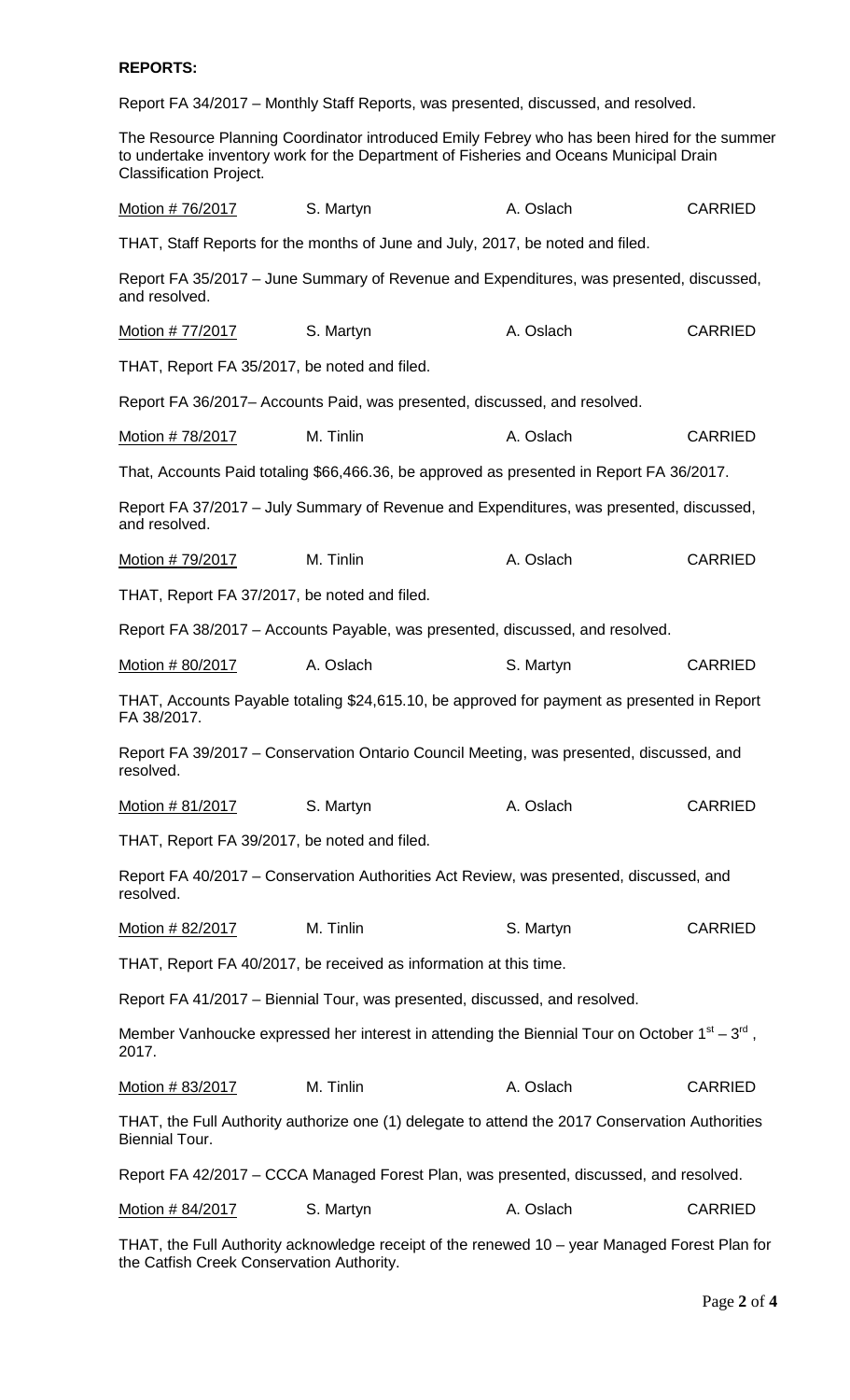# **GENERAL MANAGER / SECRETARY - TREASURER'S REPORT:**

## a) ALUS Elgin Stewardship Tour:

The General Manager / Secretary-Treasurer advised the members of the Alternative Land Use Services (ALUS) Elgin's Second Annual Environmental Stewardship Tour being held on August  $17<sup>th</sup>$ , 2017. The Tour will depart from the Springwater Schoolhouse parking lot at 9:00 a.m. Anyone interested in attending was asked to contact staff following the meeting.

b) In Memoriam:

Longtime friend and supporter of the CCCA Giles Hume passed away on August 5<sup>th</sup>, 2017. Giles designed the CCCA's first crest in 1967 and received the Conservation Award in 1993. His father Tom was a Provincial Appointee on the CCCA Board of Directors for 20 years from 1961-1981.

## **UNFINISHED BUSINESS:**

None

# **CHAIRPERSON'S / BOARD MEMBER'S REPORT:**

Member Oslach mentioned that he will be setting up an observation station at the Springwater Conservation Area on August  $18<sup>th</sup> - 20<sup>th</sup>$ , 2017, to talk about astronomy.

## **NOTICE OF MOTIONS / NEW BUSINESS:**

None

### **CORRESPONDENCE:**

- a) Not Copied:
	- Correspondence Register for June, 2017
	- Correspondence Register for July, 2017
- b) Copied:
	- Environment and Climate Change Canada notice that our Yarmouth Natural Heritage Area Wetland Enhancement Project proposal was not selected for funding through the 2017-2018 National Wetland Conservation Fund.
	- Fisheries and Oceans Canada an e-mail thanking the CCCA Resource Planning Coordinator for showing them the excellent habitat restoration work accomplished under the Recreational Fisheries Conservation Partnership Program.
	- Ministry of the Environment and Climate Change a letter from the Director of the Operations Integration Branch awarding the CCCA \$24,940.00 for the Watershed Wetland Restoration Project funded through the Great Lakes Guardian Community Fund.
	- Sylvia Jones, MPP Dufferin Caledon a letter requesting support for her private member's bill introduced on May  $31<sup>st</sup>$ , Bill 141: the Sewage Bypass Reporting Act, 2017.

| Motion #85/2017 | S. Martyn | M. Tinlin | <b>CARRIED</b> |
|-----------------|-----------|-----------|----------------|
|                 |           |           |                |

THAT, the Catfish Creek Conservation Authority supports the private member's bill introduced on May 31<sup>st</sup>, Bill 141: the Sewage Bypass Reporting Act, 2017, requiring the Ministry of the Environment and Climate Change to notify the public of instances of sewage bypasses.

Motion # 86/2017 M. Tinlin A. Oslach CARRIED

THAT, the Correspondence Registers for June and July, 2017, and the copied correspondence be noted and filed.